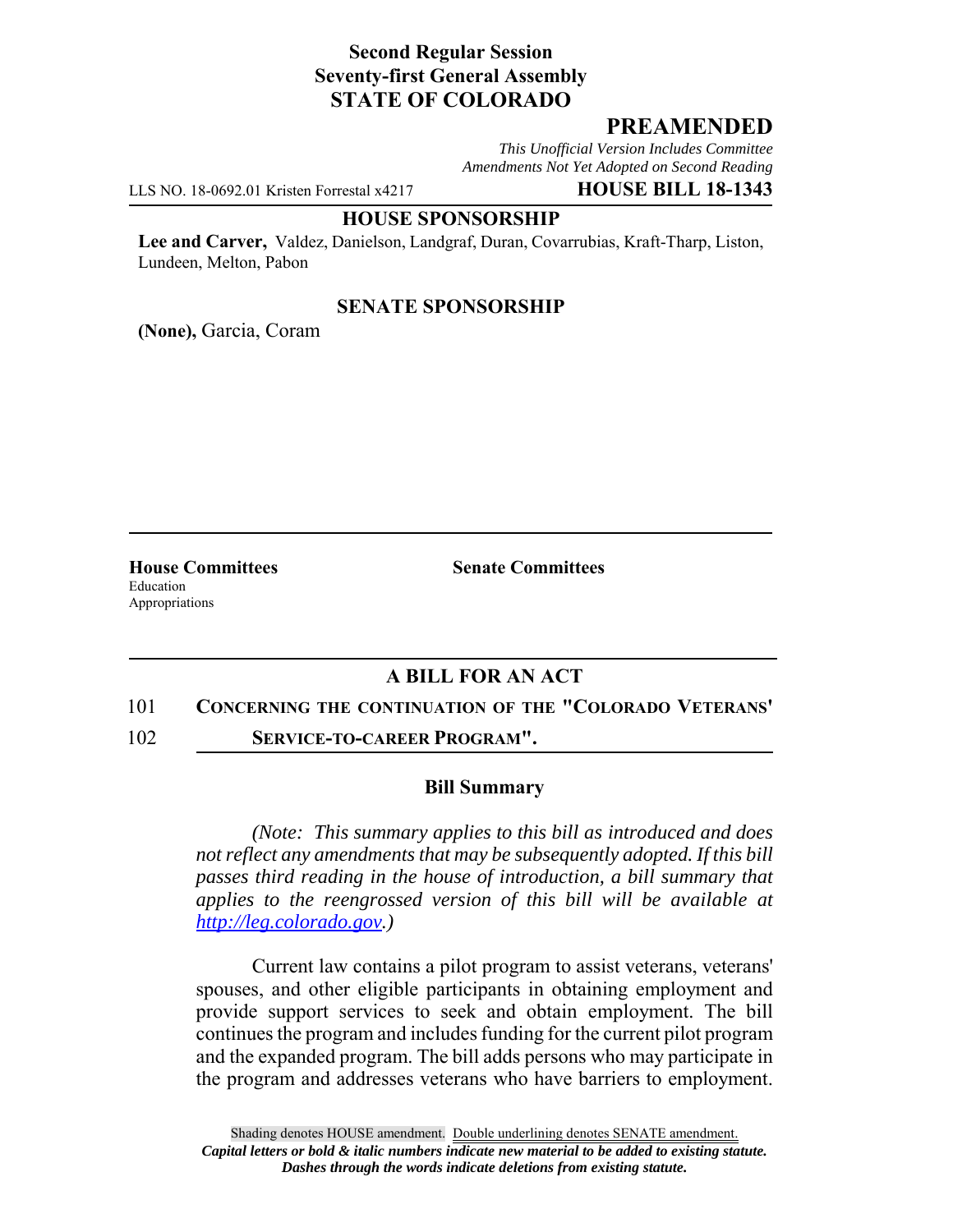The department is required to develop an evaluation methodology to measure program effectiveness.

 *Be it enacted by the General Assembly of the State of Colorado:* **SECTION 1.** In Colorado Revised Statutes, **amend** 8-14.3-201 as follows: **8-14.3-201. Short title.** The short title of this part 2 is the "Colorado Veterans' Service-to-career Pilot Program". **SECTION 2.** In Colorado Revised Statutes, **add** 8-14.3-201.5 as follows: **8-14.3-201.5. Legislative declaration.** (1) THE GENERAL ASSEMBLY FINDS, DETERMINES, AND DECLARES THAT: (a) THE PILOT PROGRAM ENACTED IN HOUSE BILL 16-1267, WHICH CREATED THE COLORADO VETERANS' SERVICE-TO-CAREER PILOT PROGRAM THAT AUTHORIZED NONPROFIT AGENCIES TO PARTNER WITH WORK FORCE CENTERS SELECTED BY THE DEPARTMENT TO PROVIDE VETERANS AND OTHER ELIGIBLE PARTICIPANTS WITH SKILLS TRAINING, INTERNSHIPS, WORK PLACEMENTS, MENTORSHIP OPPORTUNITIES, CAREER AND PROFESSIONAL COUNSELING, AND SUPPORT SERVICES, HAS BEEN 17 SUCCESSFUL IN INCREASING THE EMPLOYMENT RATES FOR VETERANS, VETERANS' SPOUSES, AND ELIGIBLE PARTICIPANTS; AND (b) THE SERVICES OFFERED THROUGH THE PILOT PROGRAM WERE DESIGNED TO ENHANCE WORK FORCE CENTER SERVICES NOT AVAILABLE UNDER THE FEDERAL ACT. 22 (2) THE GENERAL ASSEMBLY FURTHER FINDS, DETERMINES, AND DECLARES THAT THE COLORADO VETERANS' SERVICE-TO-CAREER PILOT PROGRAM SHOULD CONTINUE AS A PROGRAM WHOSE GOAL IS TO ASSIST VETERANS, SPOUSES, AND ELIGIBLE PARTICIPANTS IN SEEKING, OBTAINING,

-2- 1343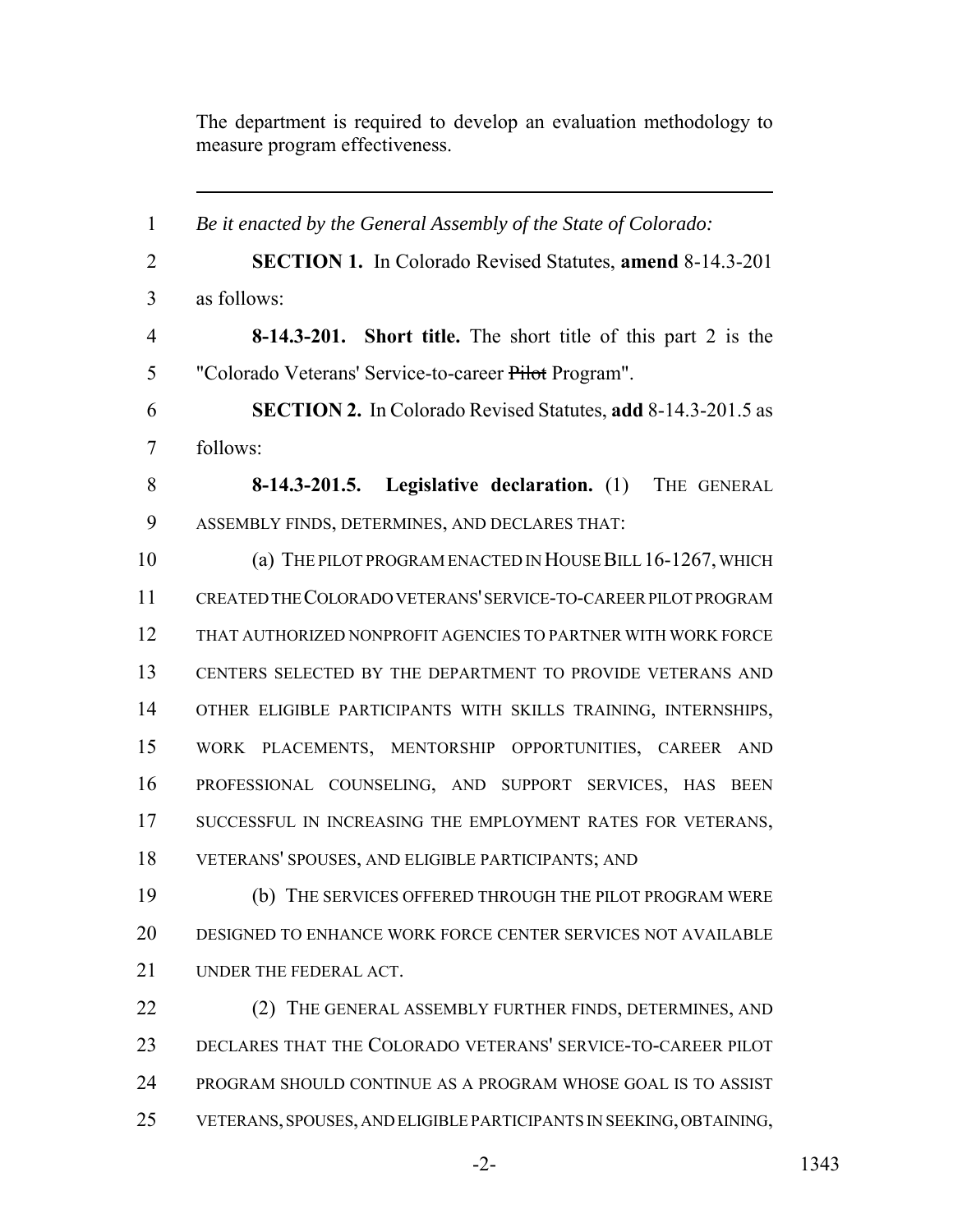AND RETAINING EMPLOYMENT. **SECTION 3.** In Colorado Revised Statutes, 8-14.3-202, **amend** (1), (4), (5), (6), and (9); and **add** (5.5) and (8.5) as follows: **8-14.3-202. Definitions.** As used in this part 2, unless the context otherwise requires: (1) "Act" means the FEDERAL "Workforce Innovation and Opportunity Act", Pub.L. 113-128. (4) "Eligible participant" means A: (a) VETERAN; (b) VETERAN'S SPOUSE;  $(a)(c)$  A Veteran's dependent child who is twenty-six years of age 12 or younger and lives in the home of the veteran; and 13 (b) (d) A Veteran's caregiver who is eighteen years of age or older and has significant responsibility for managing the well-being of an injured veteran; AND (e) PERSON WHO IS ACTIVELY SERVING IN THE UNITED STATES ARMED FORCES AND WHO IS WITHIN SIX MONTHS OF BEING DISCHARGED UNDER CONDITIONS OTHER THAN DISHONORABLE OR A MEMBER OF THE NATIONAL GUARD OR MILITARY RESERVES WHO HAS COMPLETED INITIAL ENTRY TRAINING. (5) "Integrated service and support center" means a nonprofit center that is affiliated with a work force center and veterans service offices or provides financial classes or houses a small business 25 development center IN A CENTRALIZED LOCATION WHERE GOVERNMENT AGENCIES, NONPROFIT ORGANIZATIONS, AND OTHER ENTITIES

COLLABORATE TO PROVIDE SERVICES TO ELIGIBLE PARTICIPANTS.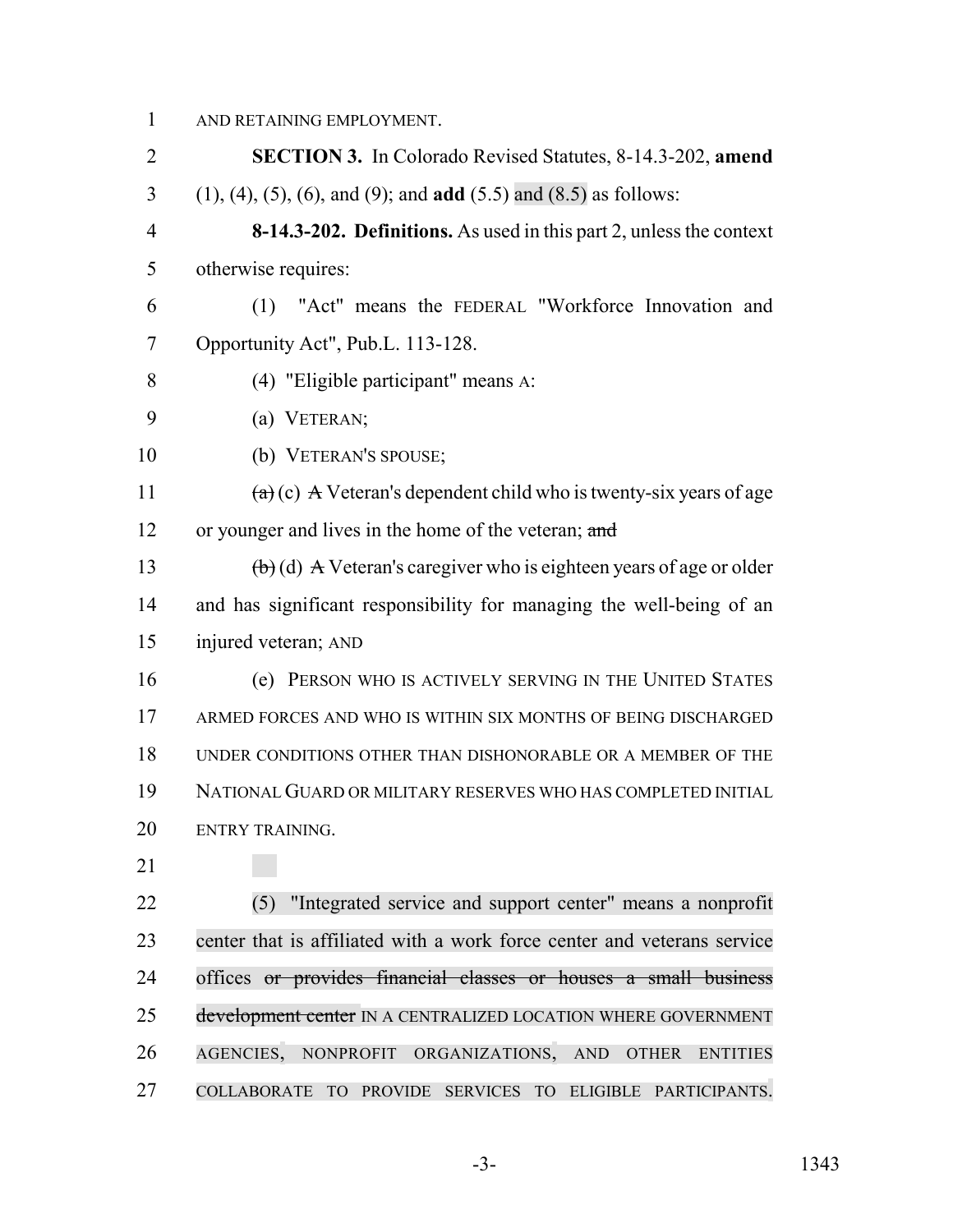SERVICES OFFERED MAY INCLUDE ASSISTANCE FOR ELIGIBLE PARTICIPANTS IN SECURING FEDERAL BENEFITS, COUNSELING SERVICES, EMPLOYMENT SUPPORT, EDUCATION, LIFE SKILLS, AND WELLNESS SUPPORT.

 (5.5) "INTERNSHIP" MEANS A TRAINING PROGRAM WITH A BUSINESS OR NONPROFIT ORGANIZATION DURING WHICH THE ELIGIBLE PARTICIPANT RECEIVES SKILLS TRAINING THAT COULD RESULT IN FUTURE EMPLOYMENT IN THAT SECTOR OR INDUSTRY.

 (6) "Program" means the Colorado veterans' service-to-career 9 pilot program that is designed to enhance work force center services that 10 are not available under the act CREATED IN THIS PART 2.

 (8.5) "WORK-BASED LEARNING" MEANS A CONTINUUM OF ACTIVITIES THAT OCCUR, IN PART OR IN WHOLE, IN THE WORKPLACE, PROVIDING THE LEARNER WITH HANDS-ON, REAL-WORLD WORK EXPERIENCE.

 (9) (a) "Work force center" means a work force center created by a work force investment DEVELOPMENT board pursuant to the "Colorado Work Force Investment CAREER ADVANCEMENT Act", part 2 of article 83 of this title *8***.**

 (b) FOR PURPOSES OF A GRANT APPLICATION UNDER SECTION 8-14.3-203, "WORK FORCE CENTER" ALSO INCLUDES A NONPROFIT ENTITY THAT:

**(I) HAS A PRIMARY FOCUS OF SERVING VETERANS;** AND

23 (II) JOINS WITH THE WORK FORCE CENTER TO SUBMIT A JOINT APPLICATION.

 **SECTION 4.** In Colorado Revised Statutes, 8-14.3-203, **amend** (1) introductory portion, (1)(b), (2), (3)(e), (4), (5), and (6); and **add** 27  $(1.5)$  as follows: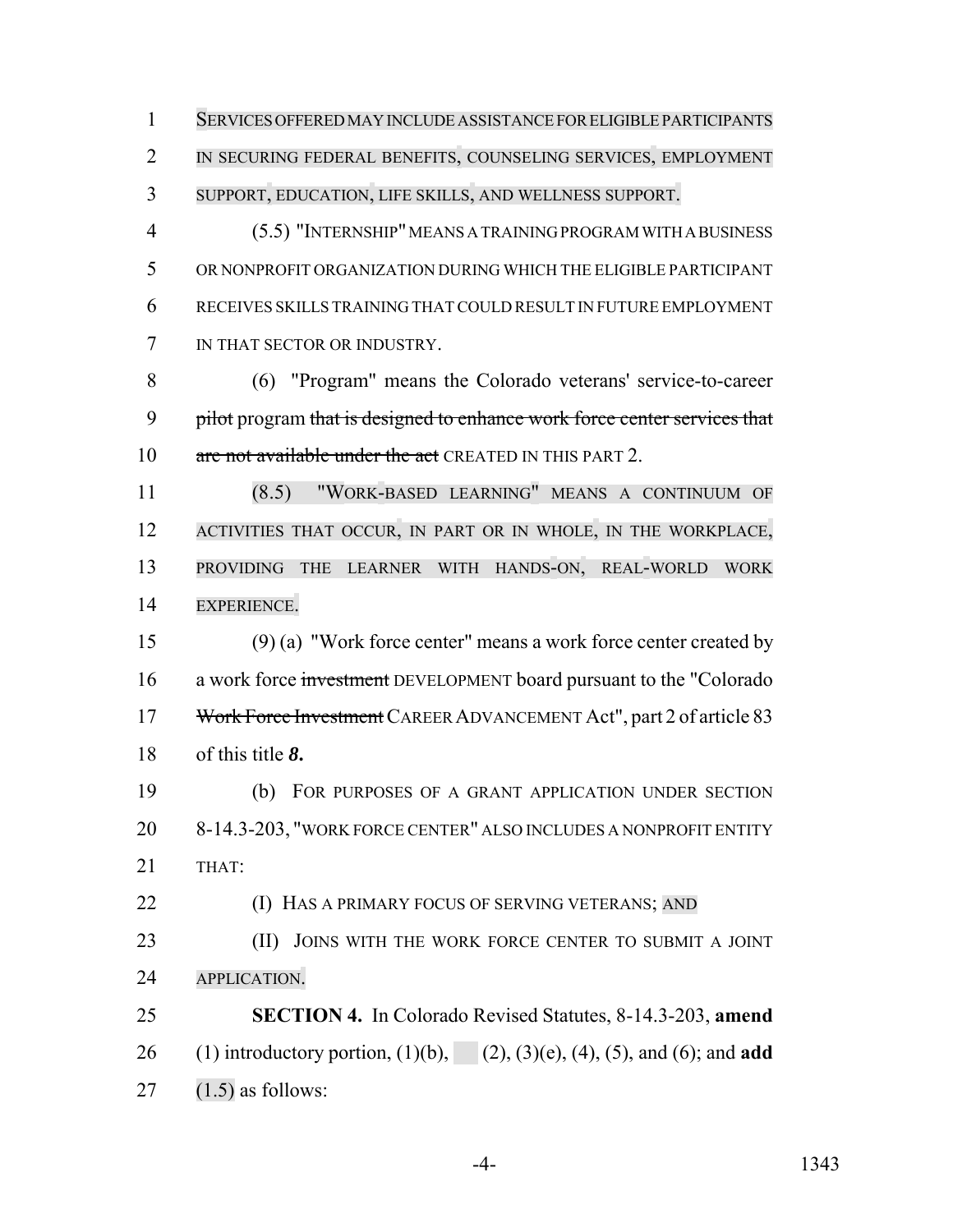**8-14.3-203. Colorado veterans' service-to-career program - report.** (1) One or more work force centers selected by the department pursuant to the grant program developed by the department in subsection (4) of this section may contract with a nonprofit agency to administer the program. Work force centers selected by the department and the nonprofit agency shall develop and expand programs to provide work force development-related services specifically tailored to the unique needs and 8 talents of veterans, spouses, and eligible participants. The services may include:

 (b) Opportunities for apprenticeship OR INTERNSHIP placements, 11 including an apprenticeship INTERNSHIP that allows for direct entry of 12 veterans pursuant to 38 U.S.C. sec. 4104A ELIGIBLE PARTICIPANTS;

 (1.5) THE DEPARTMENT SHALL COLLABORATE WITH STAKEHOLDERS AND, IF FEASIBLE, DEVELOP A GRANT APPLICATION FORM 15 BY MARCH 1, 2019, SO THAT A NONPROFIT AGENCY MAY SUBMIT ONE APPLICATION FOR MULTIPLE SERVICE CENTERS EFFECTIVE WITH THE FISCAL YEAR 2019-20 GRANT CYCLE.

18 (2) (a) If an internship, as allowable, under the act, is not fully 19 funded by the employer, the employer and the work force center shall 20 MAY share the cost of the hourly wage or stipend for the veteran, spouse, or eligible participant, as determined by the work force center and as permitted under state and federal law.

23 (b) If  $\alpha$  veteran, spouse, or AN eligible participant is eligible for funding through the act, this funding must be used first. If funding is not available or is limited OR IF THE USE OF FUNDS IS NOT ALLOWABLE under 26 the act, the veteran, spouse, or eligible participant may use program funding.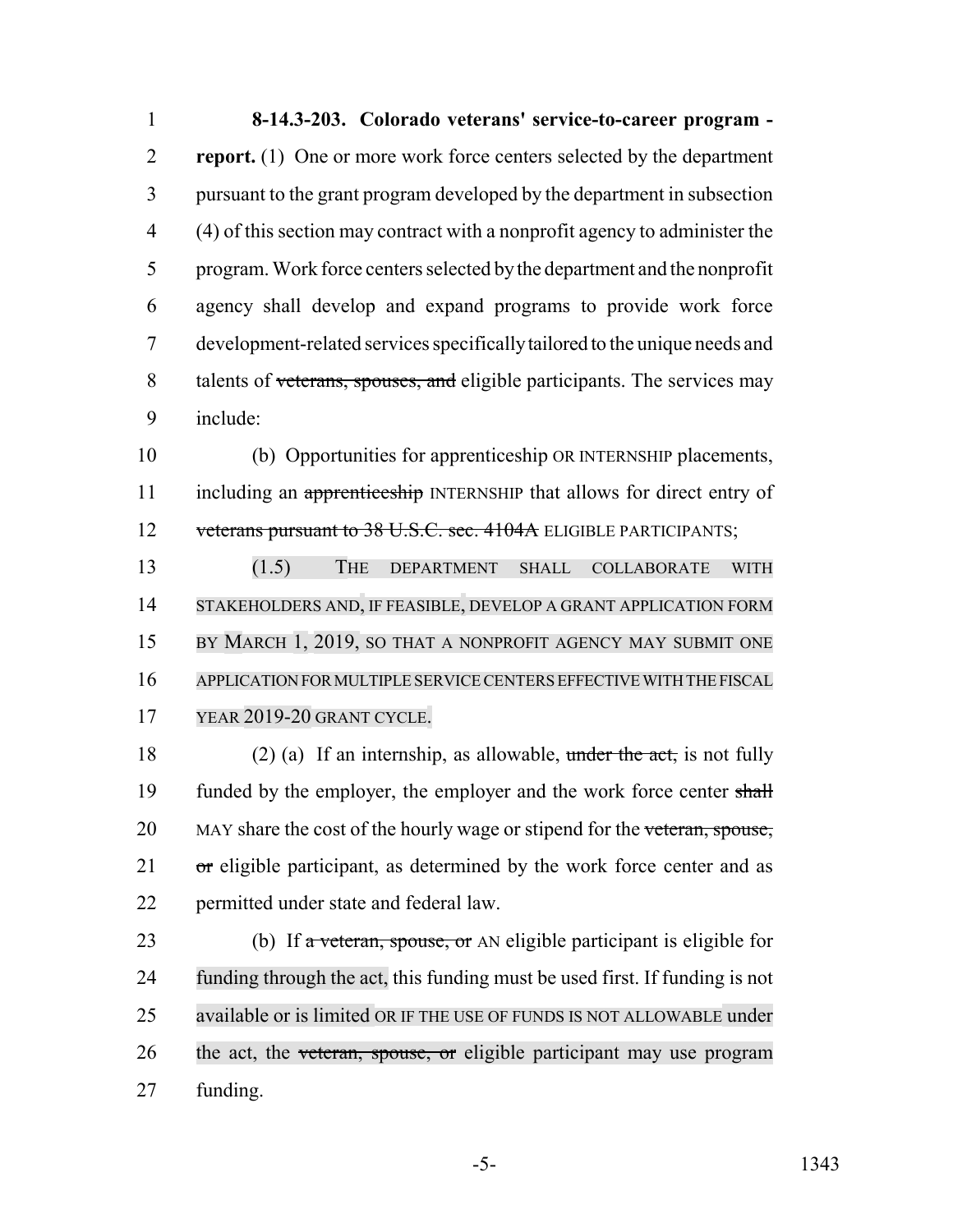(3) The work force centers selected by the department and the nonprofit agency are encouraged to additionally provide services that include:

- (e) Counseling on educational and skills training opportunities 5 available to veterans, spouses, and eligible participants.
- 6 (4) The department shall develop a grant program PROCESS so that work force centers may apply for money to administer the program. Each work force center that wishes to administer the grant program must submit a grant application that:
- (a) Describes the current services that the work force center offers AND DEMONSTRATES THAT THOSE SERVICES:
- (I) DO NOT DUPLICATE SERVICES CURRENTLY PROVIDED UNDER THE FEDERAL ACT; AND
- 14 (II) WILL COMPLEMENT OTHER SERVICES OFFERED UNDER THE PROGRAM;
- (b) States how the grant money would enable the work force center to expand its services for the purposes of the program;
- (c) Describes businesses or other organizations it is partnering 19 with to provide the necessary services; and
- (d) Any other requirements deemed necessary by the department. EXPLAINS HOW THE SERVICES WILL BE TAILORED OR SPECIFICALLY MARKETED TO ANY SUBGROUP OF ELIGIBLE PARTICIPANTS, INCLUDING:
- (I) ELIGIBLE PARTICIPANTS WITH SIGNIFICANT BARRIERS TO EMPLOYMENT, INCLUDING THOSE SPECIFIED IN 38 U.S.C. SEC. 4100 ET SEQ., SUCH AS VETERANS WITH BAD CONDUCT DISCHARGES;
- **(II) VETERANS EXPERIENCING HOMELESSNESS;**
- (III) VIETNAM-ERA VETERANS WHO SERVED FOR MORE THAN ONE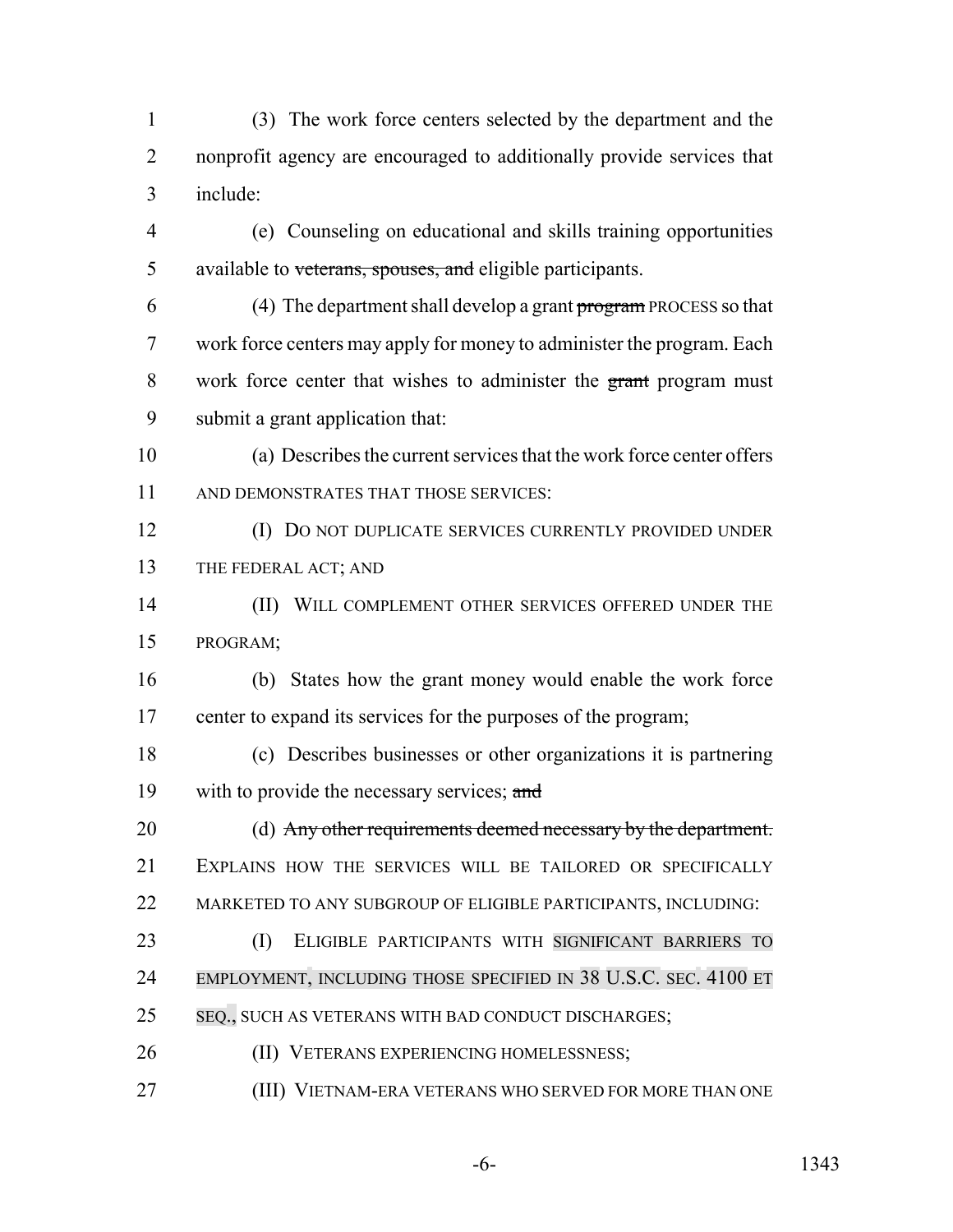1 HUNDRED DAYS BETWEEN 1965 AND 1975;

(IV) ELIGIBLE PARTICIPANTS EXPERIENCING ADDICTION;

 (V) NATIONAL GUARD AND MILITARY RESERVE VETERANS; AND (VI) VETERANS WHO ARE NOT ABLE TO ENROLL UNDER THE

 FEDERAL ACT OR WHO ARE ENROLLED UNDER THE FEDERAL ACT BUT COULD BENEFIT FROM GREATER SUPPORT; AND

 (e) ADDRESSES ANY OTHER REQUIREMENTS THE DEPARTMENT DEEMS NECESSARY.

 (5) In selecting work force centers to administer the program, the department shall give preference to a work force center that:

11 (a) Partners with a nonprofit AN agency that is an integrated 12 service and support center for veterans and their families;

 (b) Is located in the state of Colorado, in order to serve the highest 14 number of veterans ELIGIBLE PARTICIPANTS;

 (c) Has existing programs or partnerships with businesses or organizations in the community to provide services appropriate to the program; and

 (d) Has the capacity to provide a wide range of work force 19 development-related services tailored to the unique needs of veterans, 20 spouses, and eligible participants.

 (6) (a) Each work force center chosen to receive a grant shall use 22 the money for direct services to veterans, spouses, and eligible participants. Each work force center chosen to receive a grant shall report 24 on the services offered; veteran, spouse, and eligible participant participation BY EACH SUBGROUP OF ELIGIBLE PARTICIPANTS; the program's success measured through gainful employment and 27 participation in skills training or educational programs of veterans,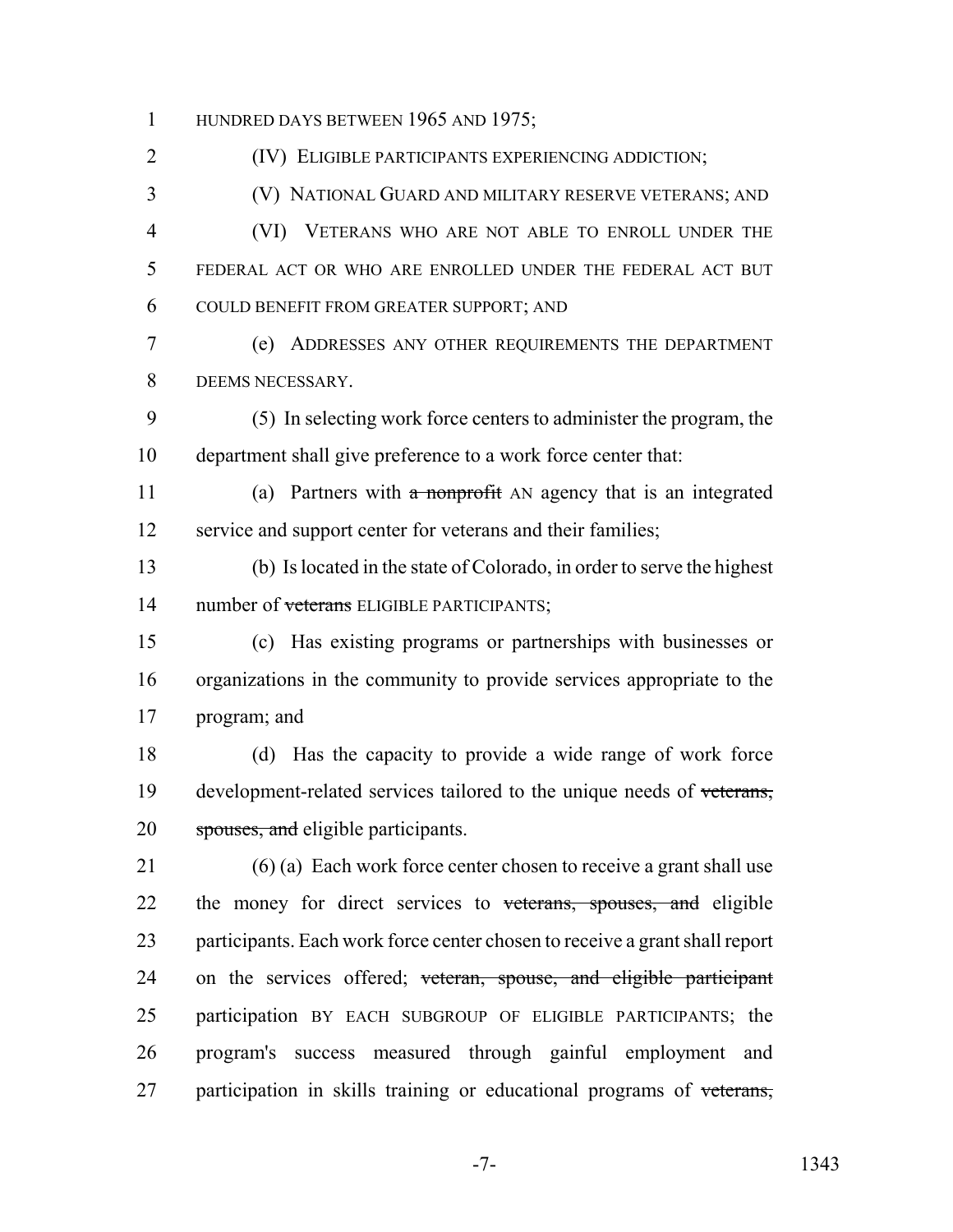1 spouses, and eligible participants; and any other requirements that the department deems necessary. NOTWITHSTANDING SECTION 24-1-136 (11)(a)(I), the reports WORK FORCE CENTER shall be made SUBMIT THE REPORT to the department, which shall relay all information from the reports annually to the state, veterans, and military affairs committees of the house of representatives and the senate or to their successor committees.

 (b) THE DEPARTMENT SHALL DEVELOP AN EVALUATION METHODOLOGY TO MEASURE PROGRAM OUTCOMES AND EFFECTIVENESS PRIOR TO INITIATING THE BID PROCESS FOR AWARDING GRANTS. TO THE EXTENT FEASIBLE, THE EVALUATION PROCESS MUST ENABLE A COMPARISON BETWEEN PROGRAMS SERVING SIMILAR POPULATIONS. IT IS THE INTENT OF THE GENERAL ASSEMBLY THAT THE DEPARTMENT AWARD 14 THE GRANTS NO LATER THAN JANUARY 1, 2019. THE GRANT PERIOD MAY BE EXTENDED FOR ONE YEAR SUBJECT TO MONEY APPROPRIATED BY THE GENERALASSEMBLY.THE GRANT AWARD MUST INCLUDE DATA TRACKING REQUIREMENTS THAT WILL BE USED TO MEASURE OUTCOMES AND EFFECTIVENESS.

 (c) ANY UNSPENT MONEY REMAINING IN THE DEPARTMENT'S FISCAL YEAR 2017-18 APPROPRIATION FOR ADMINISTRATIVE COSTS MAY BE USED FOR THE PURPOSE OF DESIGNING AN EVALUATION METHODOLOGY 22 OR CONTRACTING OUT THE DESIGN. ANY UNSPENT MONEY FOR DIRECT PROGRAM SERVICES REMAINING AS OF JUNE 30, 2018, MAY BE USED BY 24 THE PROGRAMS IN EFFECT AS OF JUNE 30, 2018, FOR THE FISCAL YEAR STARTING JULY 1, 2018. UNSPENT MONEY AVAILABLE AT THE END OF EACH FISCAL YEAR ROLLS OVER TO THE NEXT FISCAL YEAR TO BE SPENT IN THAT YEAR.

-8- 1343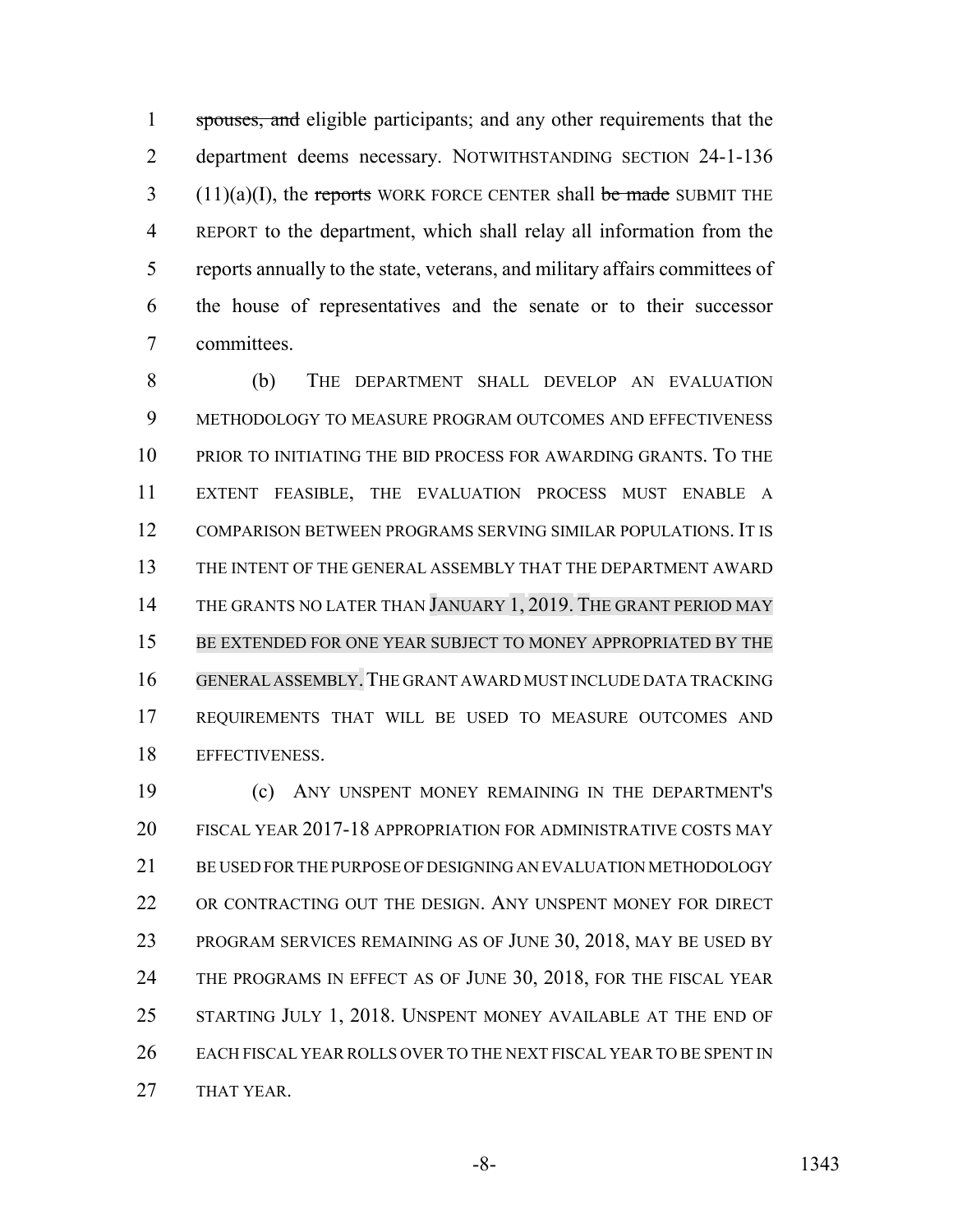(d) IN ANALYZING AND REPORTING ON THE PERFORMANCE DATA 2 DESCRIBED IN SUBSECTIONS  $(6)(a)$  AND  $(6)(b)$  OF THIS SECTION, THE DEPARTMENT SHALL SEPARATELY ACCOUNT FOR DATA PERTAINING TO SIGNIFICANT BARRIERS TO EMPLOYMENT.

 **SECTION 5.** In Colorado Revised Statutes, **amend** 8-14.3-204 as follows:

 **8-14.3-204. Appropriation.** For the fiscal year beginning on 8 Huly 1, 2016, The general assembly may annually appropriate money from 9 the marijuana tax cash fund created in section  $39-28.8-501 \text{ C.R.S.}$ , to the department to be used for the program. The department may use up to five percent of any money appropriated by the general assembly for development and administrative costs incurred by the department 13 pursuant to this section. Up to seven EIGHT percent of the money may also 14 be used by the work force center for administrative costs incurred by the work force center and the nonprofit agency to implement and operate the program.

 **SECTION 6.** In Colorado Revised Statutes, **repeal** 8-14.3-205 as follows:

 **8-14.3-205. Repeal of part.** This part 2 is repealed, effective January 1, 2019 JANUARY 1, 2024.

 **SECTION 7.** In Colorado Revised Statutes, 39-28.8-501, **amend** 23  $(2)(b)(IV)(L)$  as follows:

 **39-28.8-501. Marijuana tax cash fund - creation - distribution - legislative declaration.** (2) (b) (IV) Subject to the limitation in subsection (5) of this section, the general assembly may annually appropriate any money in the fund for any fiscal year following the fiscal